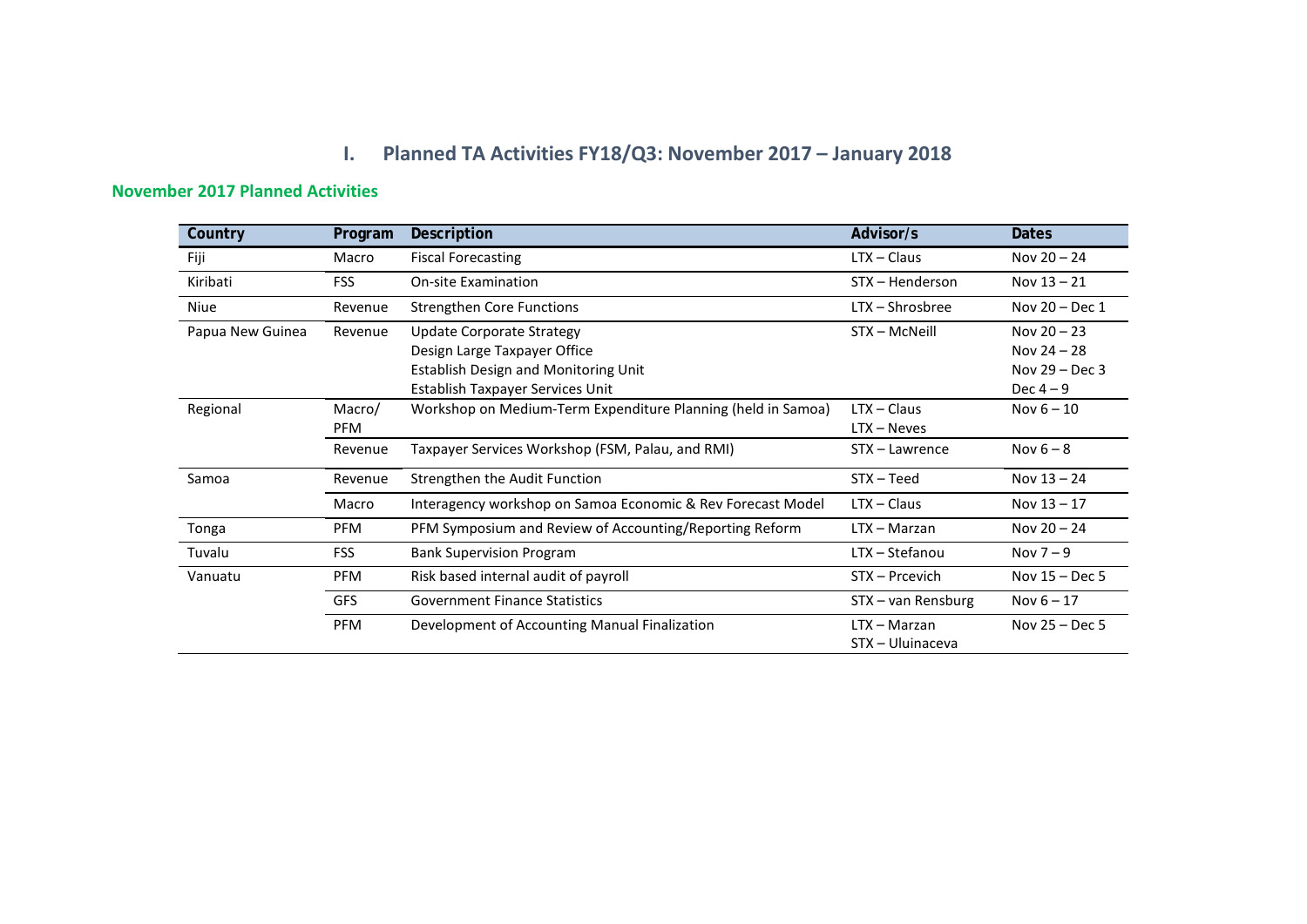| Country          | Program    | Description                                            | Advisor/s          | <b>Dates</b>     |
|------------------|------------|--------------------------------------------------------|--------------------|------------------|
| Fiji             | Revenue    | Strengthen the audit function and review HNWI Strategy | $STX - Teed$       | Nov $27 - Dec 8$ |
| <b>FSM</b>       | <b>RSS</b> | Balance of Payments and IIP                            | $STX - tbc$        | Dec $4 - 15$     |
| Palau            | Macro      | <b>GDP and Revenue Forecasting</b>                     | $LTX - Claus$      | Nov $27 - Dec 8$ |
| Papua New Guinea | Revenue    | Develop IT Strategy                                    | $STX - Dark$       | Dec $6 - 19$     |
|                  | <b>FSS</b> | Supervision Framework Enhancement Program              | LTX – Stefanou     | Nov $27 - Dec 8$ |
|                  |            |                                                        | STX - Jackson      |                  |
|                  | <b>RSS</b> | <b>National Accounts</b>                               | $LTX - Wild$       | Nov 27 - Dec 7   |
| Samoa            | Revenue    | Strengthen On-Time Filing and Payment                  | $STX - Scott$      | Nov $27 - Dec 8$ |
| Solomon Islands  | <b>RSS</b> | Balance of Payments and IIP                            | $STX - tbc$        | Dec $4 - 15$     |
| Tuvalu           | <b>GFS</b> | <b>Government Finance Statistics</b>                   | $LTX - de$ la Beer | Dec $5 - 14$     |
| Vanuatu          | <b>PFM</b> | <b>Draft Accounting/Reporting Regulations</b>          | STX - Uluinaceva   | Dec $6 - 12$     |

## **December 2017 Planned Activities**